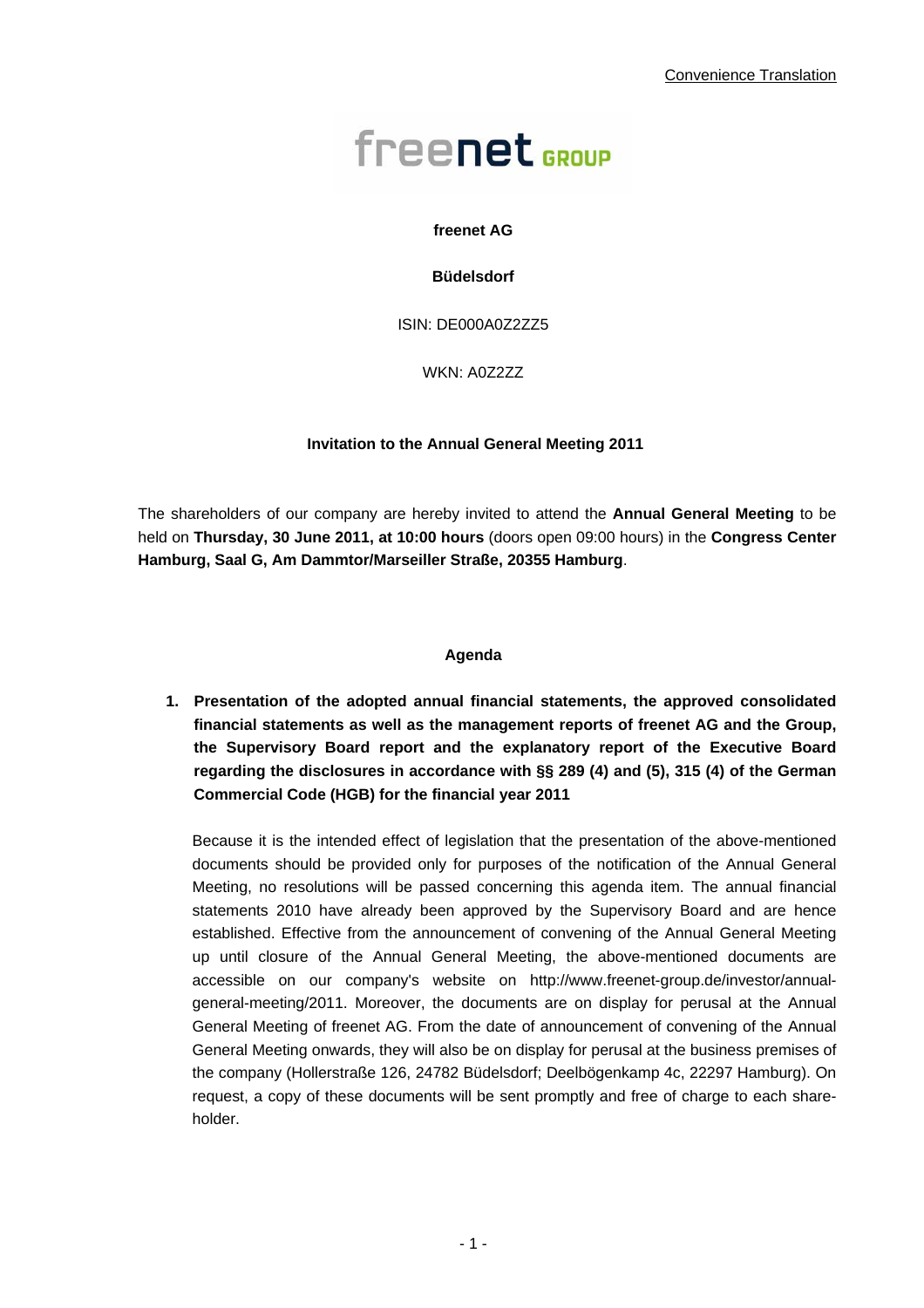## **2. Resolution regarding the appropriation of cumulative profit**

The Executive Board and the Supervisory Board propose that the cumulative profit of € 282,259,767.48 should be applied as follows:

Distribution of a dividend of € 0.80 per dividend-entitled share, i.e. € 102,408,812.80 as the total amount of the dividend, the remainder being carried forward in the sum of € 179,850,954.68 to new account. The dividend is payable on 1 July 2011.

| Total amount of dividend       | €102,408,812.80 |
|--------------------------------|-----------------|
| Carried forward to new account | €179,850,954.68 |
| Cumulative profit              | €282,259,767.48 |

On the date of announcement of convening of the Annual General Meeting, the company indirectly holds 50,000 of its own shares - which are not dividend-entitled. Up until the Annual General Meeting, the quantity of dividend-entitled shares may vary as the result of acquisition, retirement or sale of own shares. In this eventuality, with an unchanged distribution of € 0.80 per dividend-entitled share, the Annual General Meeting will be presented with an adapted proposed resolution concerning the appropriation of profit, which will envisage a corresponding adaptation of the amount of dividend to be distributed overall to the shareholders, together with a corresponding adaptation of the amount to be carried forward to new account.

# **3. Resolution regarding approval of the actions of the members of the Executive Board of the company for the financial year 2010**

The Executive Board and the Supervisory Board propose that the actions of the members of the Executive Board of the company who were in office in the financial year 2010 should be approved for this period.

# **4. Resolution regarding approval of the actions of the members of the Supervisory Board of the company for the financial year 2010**

The Executive Board and the Supervisory Board propose that the actions of the members of the Supervisory Board of the company who were in office in the financial year 2010 should be approved for this period.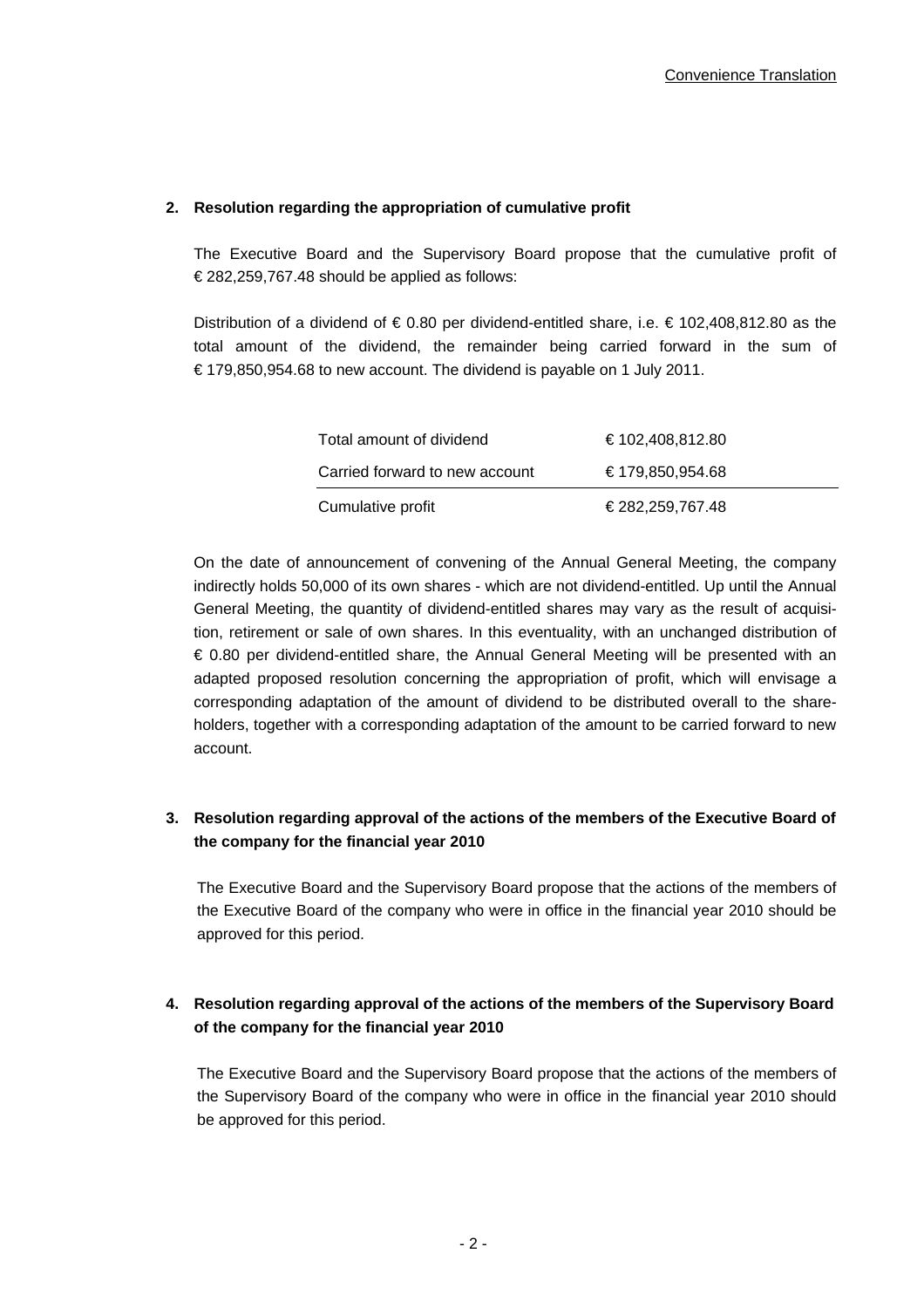**5. Resolution regarding the appointment of the auditor of the annual financial statements and the auditor of the consolidated financial statements for the financial year 2011, and the appointment of the auditor for a possible examination by auditors of the halfyear financial report** 

The Supervisory Board proposes to resolve that:

- a) PricewaterhouseCoopers Aktiengesellschaft Wirtschaftsprüfungsgesellschaft, Frankfurt am Main, be appointed as the auditor of the financial statements and the consolidated financial statements for the financial year 2011.
- b) PricewaterhouseCoopers Aktiengesellschaft Wirtschaftsprüfungsgesellschaft, Frankfurt am Main, be appointed as the auditor for a possible examination by auditors of the financial statements and of the interim management report for the first half of the financial year 2011.

# **6. Resolution regarding the approval of the compensation system for members of the Executive Board**

The Supervisory Board has recently passed a resolution on a new compensation system for members of the company's Executive Board. The new compensation system is presented in a report that is available to the shareholders on the website from the convening of the Annual General Meeting.

The Executive Board and the Supervisory Board propose that the compensation system for members of the Executive Board should be approved.

## **7. Supervisory Board by-elections**

The shareholder representatives on the Supervisory Board, Mr. Thorsten Kraemer and Prof. Dr. Helmut Thoma, have stepped down from their offices with effect from the conclusion of the Annual General Meeting 2011. The company's Supervisory Board is made up of six members elected from the Annual General Meeting and six members elected from the employees in accordance with § 7 (1) of the articles of association, §§ 95, 96 (1), 101 (1) of the German Stock Corporation Act (AktG) and §§ 1 (1), 5 (1) sentence 1, 7 (1) sentence 1 number 1 of the Codetermination Act of 1976. The shareholder representatives on the Supervisory Board are appointed up to the conclusion of the Annual General Meeting that decides over the formal approval of the actions for the financial year 2011.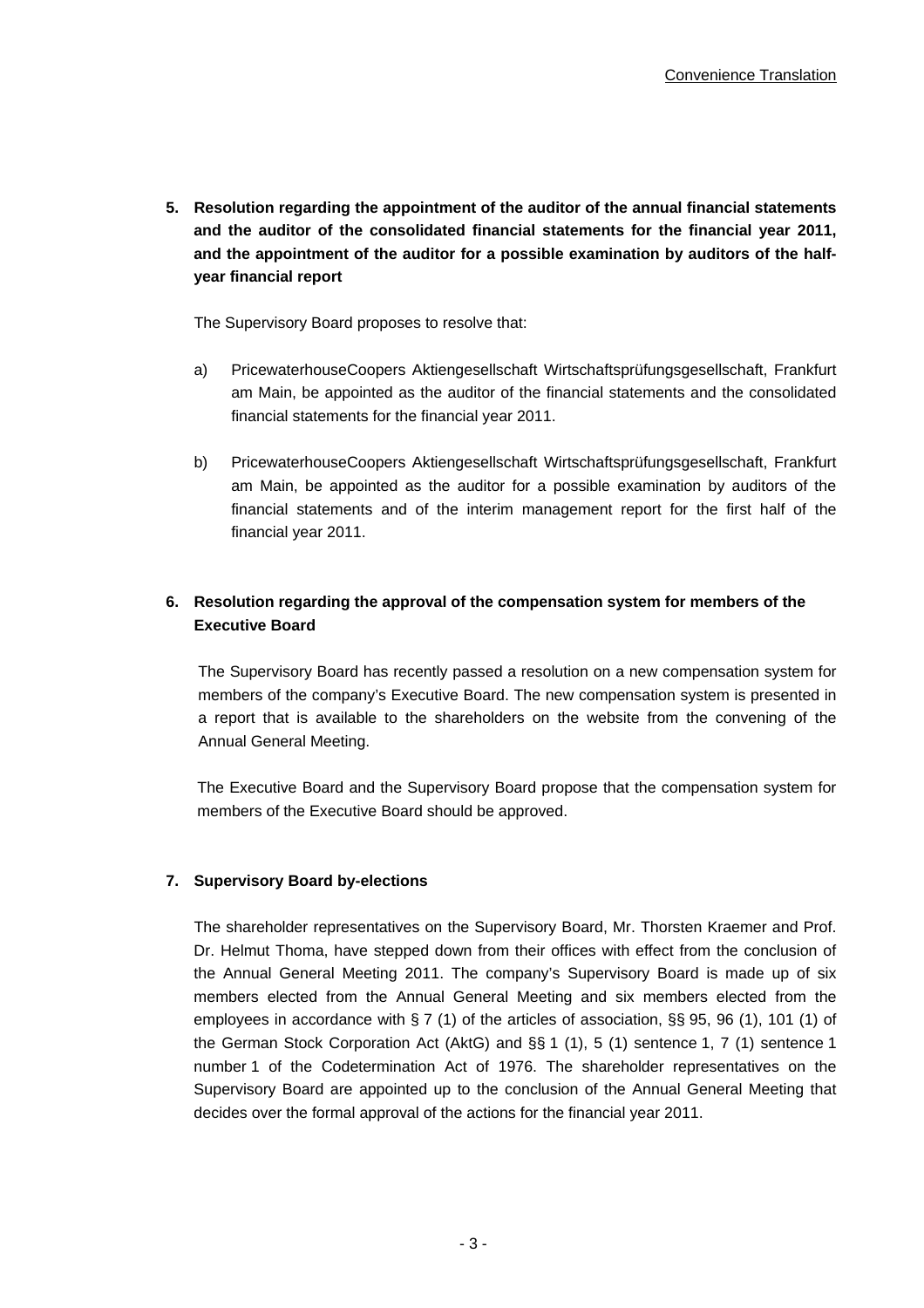The Supervisory Board proposes to elect, for the period beginning with the conclusion of the Annual General Meeting 2011 until the conclusion of the Annual General Meeting that decides over the formal approval of the actions of the Supervisory Board for the financial year 2011,

- a) Mr. Niclas Rauscher, Leipzig, Auditor and Tax Advisor, Member of the Executive Board of BDO AG Wirtschaftsprüfungsgesellschaft
- b) Dr. Hartmut Schenk, Saarbrücken, Tax Advisor, Managing Partner at Casaplan Seeliger GmbH

as members of the Supervisory Board in place of members Mr. Thorsten Kraemer and Prof. Dr. Helmut Thoma, who are resigning at the conclusion of the Annual General Meeting 2011.

The Annual General Meeting is not bound to nominations in the election of shareholder representatives.

The other current seats of the proposed shareholders' Supervisory Board members are listed below in the information on the agenda.

# **8. Resolution concerning adaptation of § 2 of the articles of association (Purpose of the company)**

The provision in the articles of association for the purpose of the company (§ 2) shall be adapted in order to accommodate for future developments.

To date, § 2 of the articles of association has read as follows:

- "(1) The purpose of the company is the development and provision of communication, internet and online services as well as of communication technology devices, the rental and leasing of communication technology devices, trading of devices in this field, services in the areas of market research, marketing, advertising, design, promotion, telecommunication, trade fairs and events, the development and sale of software solutions and other products, the operation of information technology, telecommunication systems, training facilities and consultancy services as well as publishing activities and brokerage.
- (2) The company may establish branches at home and abroad, establish other companies, acquire them or take a holding in them and also conclude enterprise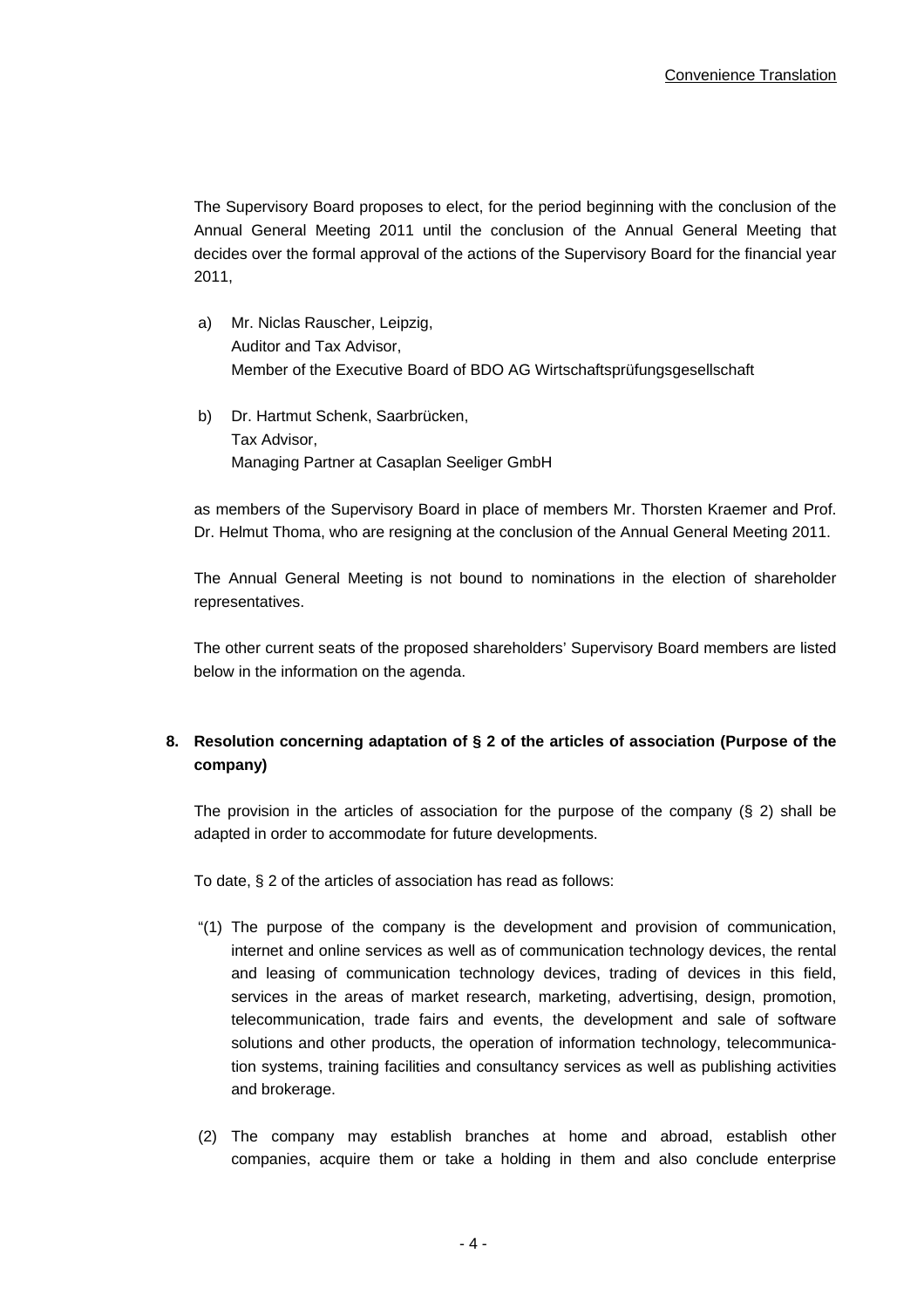agreements. The purpose of subsidiary and holding companies may also be different from the company purpose specified in the preceding paragraph (1) provided it appears likely to promote the company's business purpose.

(3) The company is entitled to carry out any transactions and measures that appear likely to serve the purpose of the company. To this end, it may also manage companies or limit itself to administering the holding. It may hive off its business wholly or partly into associated companies. It can also limit its activity to individual areas from amongst those specified in paragraph 1 or to individual business fields."

The Executive Board and the Supervisory Board propose to resolve as follows:

§ 2 of the articles of association shall be rewritten as follows:

# **"§ 2 Purpose of the company**

- (1) The company manages a group of companies that are active particularly in the following areas and business fields:
	- the entire area of telecommunication, internet, and online services, including the operation of telecommunication systems as well as the development, manufacturing, provision, rental, leasing, trade and sale of software solutions, mobile payment and billing systems, products and devices in the area of communications or for online use or via internet or in connection with or in the overall field of information technology;
	- the delivery of services in the areas of market research, marketing, advertising, design, promotion, trade fairs and events, as well as the operation of training facilities and consultancy services, as well as publishing activities and brokerage;
	- the distribution and procurement of third-party products and services in the field of supply and disposal, in the segments of electricity, gas, heating, water, energy networks among others;
	- the delivery, procurement, marketing and operational implementation of communications services in the fields of telemarketing, telesales, and decentralised customer support, as well as the implementation of other services in the area of sales as well as electronic and other customer communication; and additionally
	- the sale of products and services via the Group's distribution channels, particularly in the areas of communication, hardware and customer service.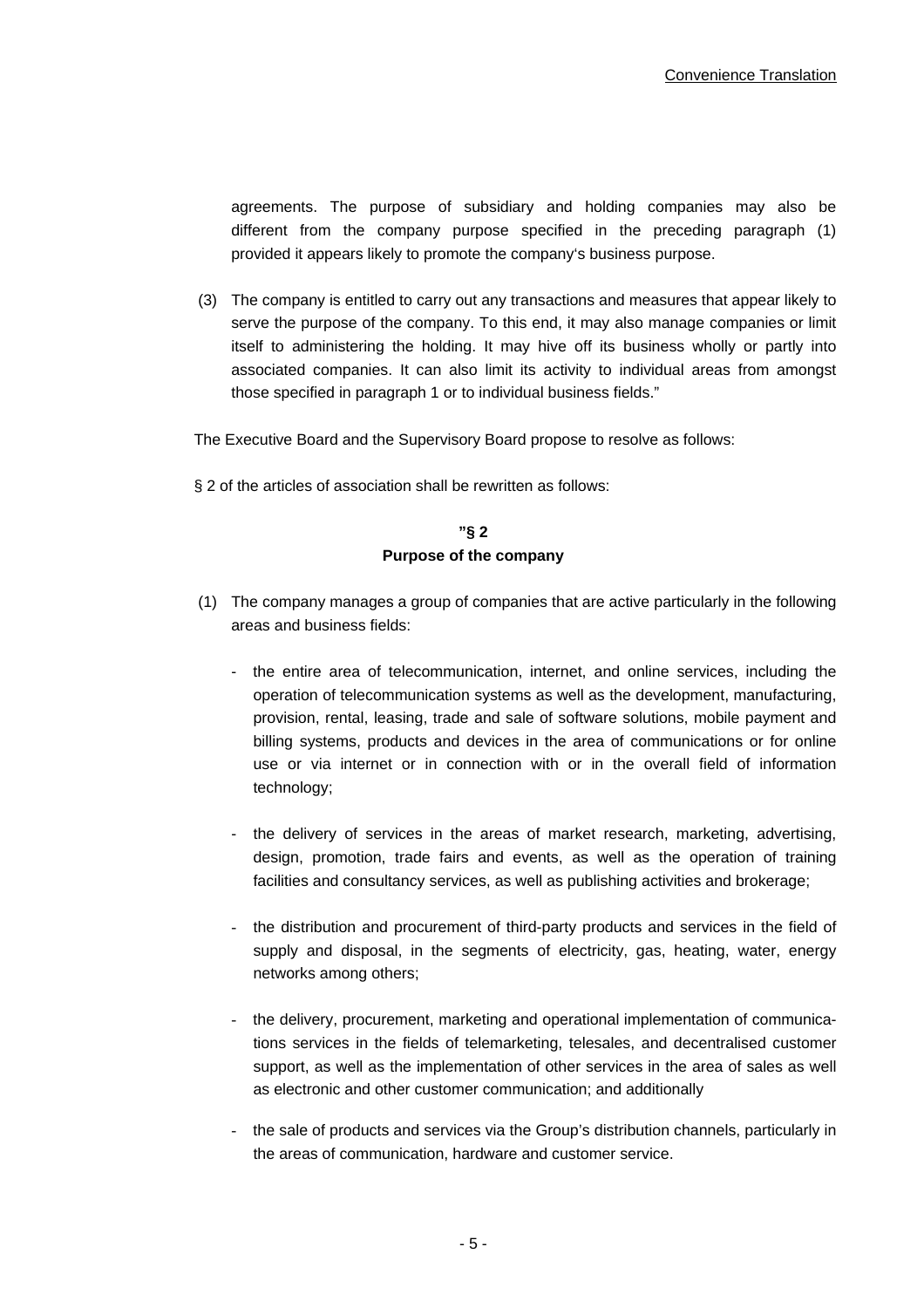- (2) The company is entitled to engage in all transactions relating to the purpose of the company or which are directly or indirectly suited to serve the purpose of the company. It may also act in the business fields specified in paragraph 1 or limit its activity or that of the affiliated companies to individual areas from amongst those specified in paragraph 1 or to individual business fields.
- (3) The company may establish, acquire, or administer companies at home and abroad, particularly those that are active in the areas specified in paragraph 1, and also take a holding in such companies on an equity basis or with minority shares, or sell them. It may consolidate companies in which it has a holding under its centralised management or limit itself to administering the holdings. It may confer its operation wholly or partly upon affiliated companies or surrender it to affiliated companies."
- **9. Resolution regarding the cancellation of approved capital 2005 according to § 4 (6) of the articles of association, the cancellation of approved capital 2009 according to § 4 (7) of the articles of association, the cancellation of contingent capital according to § 4 (8) of the articles of association as well as the underlying resolution from the Annual General Meeting from 20 July 2007, as well as the resolution regarding the creation of new approved capital with the authorisation to exclude subscription rights as well as the corresponding revision of the articles of association**

The authorisation period for the approved capital 2005 (§ 4 (6) of the articles of association) expired on 18 August 2010, the authorisation period for the approved capital 2009 (§ 4 (7) of the articles of association) will expire on 6 July 2011. All stock options that were continued by the company as the legal successor to mobilcom AG and for which contingent capital was created by the Annual General Meeting from 20 July 2007 (§ 4 (8) of the articles of association) have expired.

The Executive Board and the Supervisory Board propose to resolve as follows:

- a) § 4 (6) of the articles of association, § 4 (7) of the articles of association, as well as the resolution by the Annual General Meeting from 20 July 2007 under agenda item 11 for the creation of contingent capital for the continuation of the stock options of mobilcom AG as well as § 4 (8) of the articles of association shall be cancelled.
- b) New approved capital in the amount of  $\epsilon$  19,000,000 will be created.

For this, § 4 (6) of the articles of association shall be rewritten as follows: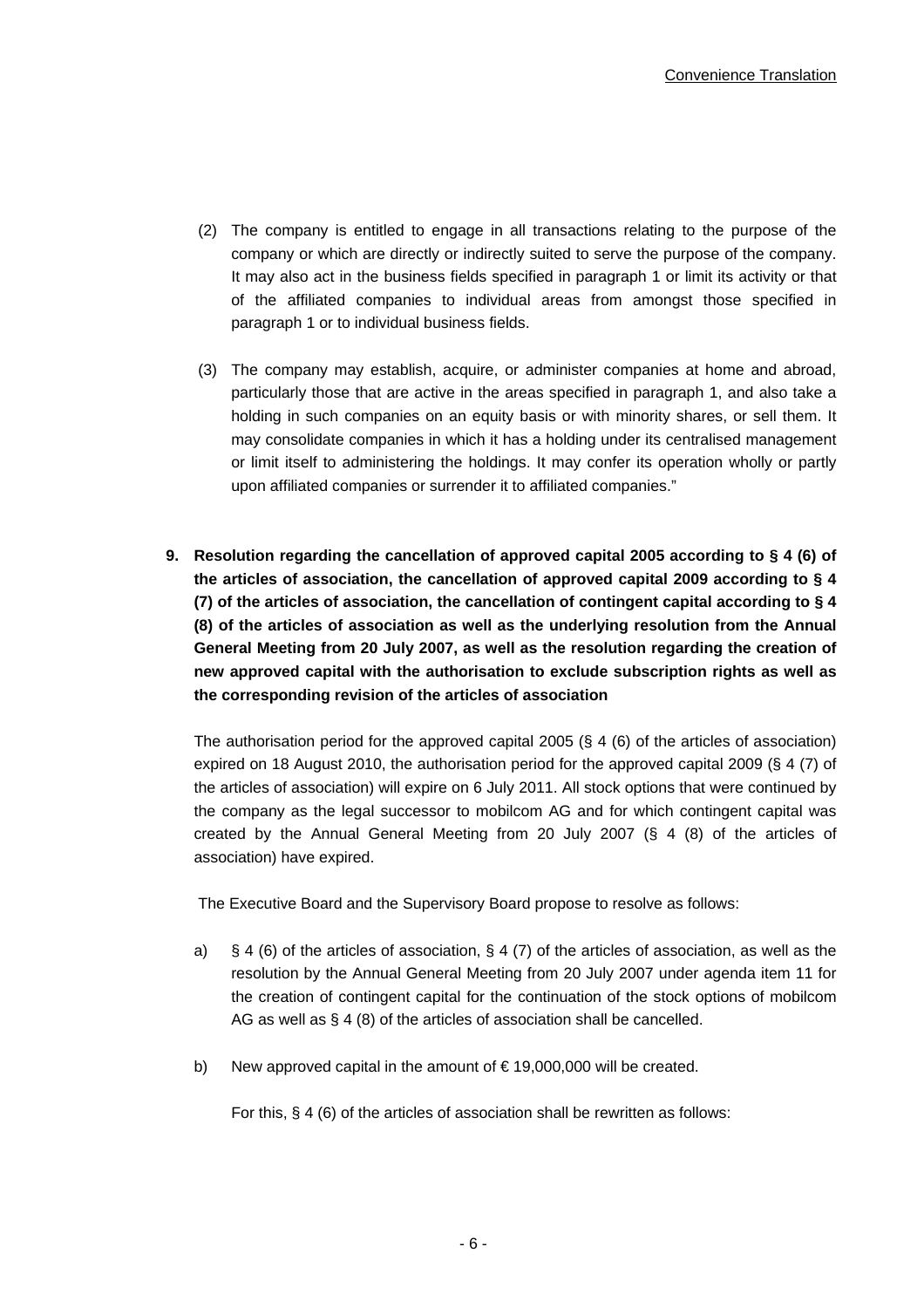*"(6) The Executive Board is authorised, for a duration of four years from the time this authorisation is entered into the commercial register, with the agreement of the Supervisory Board, to increase the share capital once or several times by a total of up to € 19,000,000 (in words: euros nineteen million) by the issue of new shares in return for cash deposits and/or stock (approved capital 2011). The legal right to subscription can also be awarded to the share-holders to the extent that the new shares are offered to one or more credit institutions or equivalent enterprises in accordance with § 186 (5) AktG with the provision that they offer them to shareholders for subscription (indirect subscription right). The Executive Board is authorised, with the agreement of the Supervisory Board, to exclude the shareholders' subscription rights when issuing shares in return for stock. The Executive Board is also authorised, with agreement of the Supervisory Board, to exclude fractional amounts of the subscription right. Additionally, the Executive Board, with agreement of the Supervisory Board, can exclude the shareholders' subscription rights if the new shares are issued in return for cash deposit at an issue price that does not substantially fall below the exchange price of company shares of equivalent terms. The authorisation to exclude subscription rights pursuant to the preceding sentence may only be used insofar as the proportional amount of the new shares to the share capital does not exceed 10% of the share capital at the time this authorisation is entered into the commercial register or – if less – at the respective time of the exercising of this authorisation. From the 10% limit is to be deducted the proportional amount of the share capital that is allotted to shares which were issued, if applicable, since the resolution by the Annual General Meeting on this authorisation based on the authorisation to issue new shares under the exclusion of subscription rights according to §§ 202 (2), 203 (1), 186 (3) sentence 4 AktG or which were sold, if applicable, since the resolution by the Annual General Meeting on this authorisation based on the authorisation to acquire own shares under the exclusion of subscription rights according to §§ 71 (1) number 8, 186 (3) sentence 4 AktG. Also to be deducted is the proportional amount of the share capital that is allotted to shares which can be issued based on bonds with an option right or conversion privilege or an option obligation or a conversion obligation or the company's right of delivery of shares insofar as these bonds were issued according to §§ 221 (4) sentence 2, 186 (3) sentence 4 AktG since the resolution by the Annual General Meeting on this authorisation.* 

- c) Paragraph (9) from § 4 of the articles of association will become paragraph (7).
- d) The Executive Board will be instructed to enter in the commercial register the cancellation of the existing approved capital and the contingent capital pursuant to letter a), the amended version of  $\S 4$  (6) of the articles of association pursuant to letter b), and the renumbering of paragraphs pursuant to letter c) provided that the entry occurs in the above order and that the entry of the cancellation of the existing approved capital pursuant to letter a) only occurs if it is ensured that the amended version of § 4 (6) of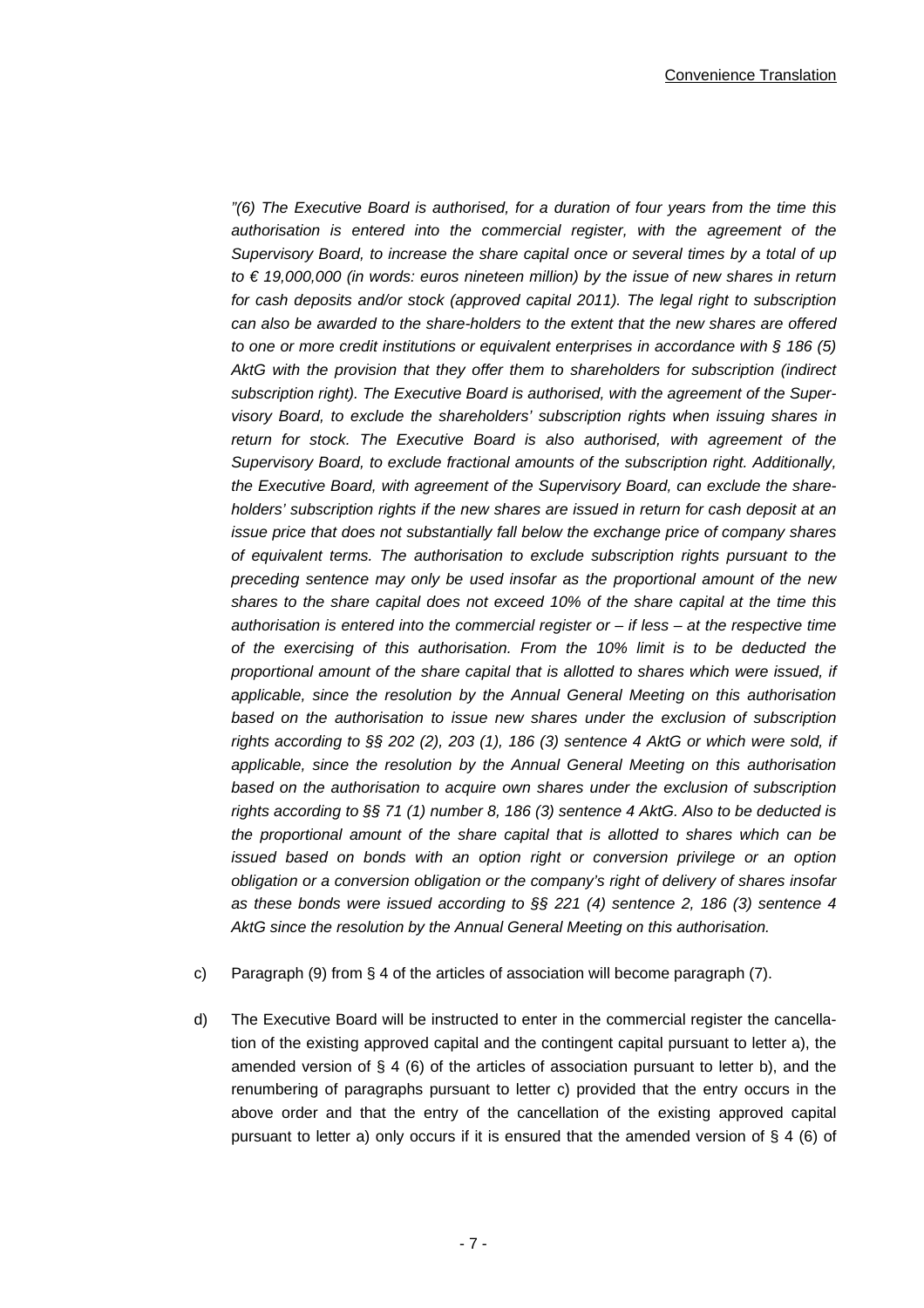the articles of association pursuant to letter b) will subsequently be immediately recorded.

**INFORMATION ABOUT AGENDA ITEM 7** 

\*\*\*

The proposed Supervisory Board candidates up for election listed in agenda item 7 currently have the following memberships in other statutory Supervisory Boards or memberships in similar domestic and foreign control committees:

a) Mr. Niclas Rauscher,

Seats in other statutory Supervisory Boards:

None

Memberships in similar domestic and foreign control committees:

None

b) Dr. Hartmut Schenk,

Seats in other statutory Supervisory Boards:

- Chairman of the Supervisory Board of Drillisch AG, Maintal
- Chairman of the Supervisory Board of Drillisch Telecom GmbH, Maintal
- Chairman of the Supervisory Board of Optima Gruppe Aktiengesellschaft, Saabrücken

Memberships in similar domestic and foreign control committees:

None

Dr. Hartmut Schenk has irrevocably declared that, in the event of his election to the Supervisory Board of freenet AG, he will abdicate all of his positions on the board of Drillisch AG as well as its affiliated companies no later than the conclusion of the Annual General Meeting of freenet AG and will not accept a position on the board of Drillisch AG as well as its affiliated companies for the duration of his membership on the Supervisory Board of freenet AG.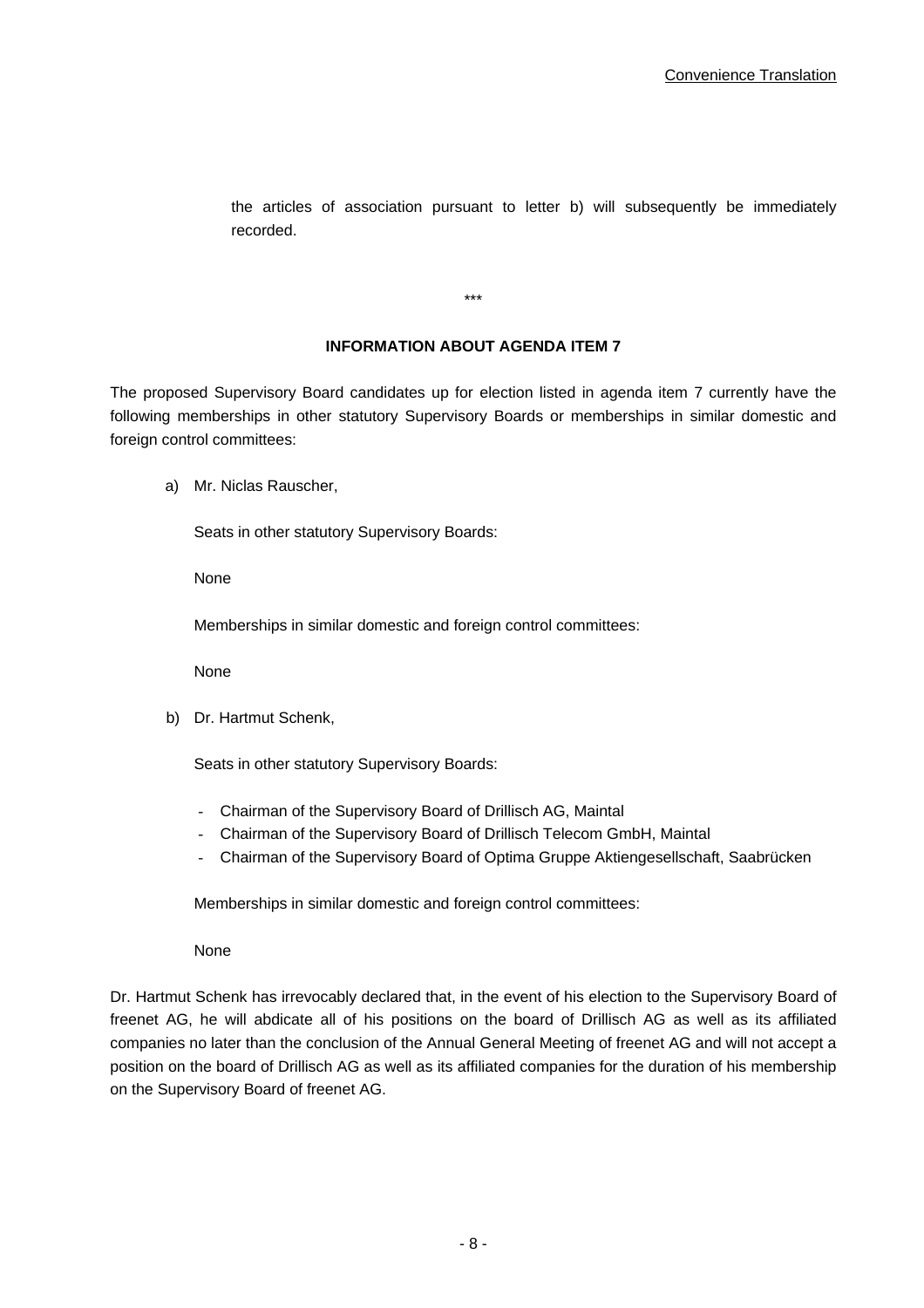#### **DOCUMENTS FOR THE ANNUAL GENERAL MEETING; PUBLICATION ON COMPANY'S WEBSITE**

\*\*\*

The approved consolidated financial statements and Group management report as at 31 December 2010, the adopted annual financial statements and management report of freenet AG for the financial year 2010, the explanatory report of the Executive Board regarding the disclosures in accordance with §§ 289 (4) and (5), 315 (4) HGB, the Supervisory Board report for the financial year 2010, the proposal from the Executive Board for appropriation of cumulative profit, the report of the Executive Board concerning agenda item 9 – which is printed in its entirety above – as well as the separate report on the compensation system of the Executive Board concerning agenda item 6 are accessible, from the time of the announcement of convening of the Annual General Meeting up until the closure of the Annual General Meeting, at our company's website on http://www.freenet-group.de/investor/annual-generalmeeting/2011. Moreover, the documents are on display for perusal at the Annual General Meeting of freenet AG.

From the date of announcement of convening of the Annual General Meeting onwards, said documents will also be on display for perusal at the business premises of the company (Hollerstraße 126, 24782 Büdelsdorf; Deelbögenkamp 4c, 22297 Hamburg). On request, a copy of these documents will be sent promptly and free of charge to each shareholder.

Furthermore, the information and documents additionally mentioned in § 124a AktG are accessible on the company's website on http://www.freenet-group.de/investor/annual-general-meeting/2011 effective from the date of announcement of convening of the Annual General Meeting.

# **PREREQUISITES FOR ATTENDING THE ANNUAL GENERAL MEETING AND FOR THE EXERCISE OF THE RIGHT OF VOTING**

\*\*\*

#### *Entry on share register and registration*

In accordance with § 13 (1) of the articles of association, only such shareholders as are entered on the share register on the date of the Annual General Meeting and who have registered in good time shall be entitled to attend the Annual General Meeting and to exercise the right of voting. Registration must reach the company at the following address in accordance with § 13 (2) of the articles of association in conjunction with § 123 (2) sentence 2 AktG at latest by the expiry of the date of 23 June 2011 (midnight by Central European Time):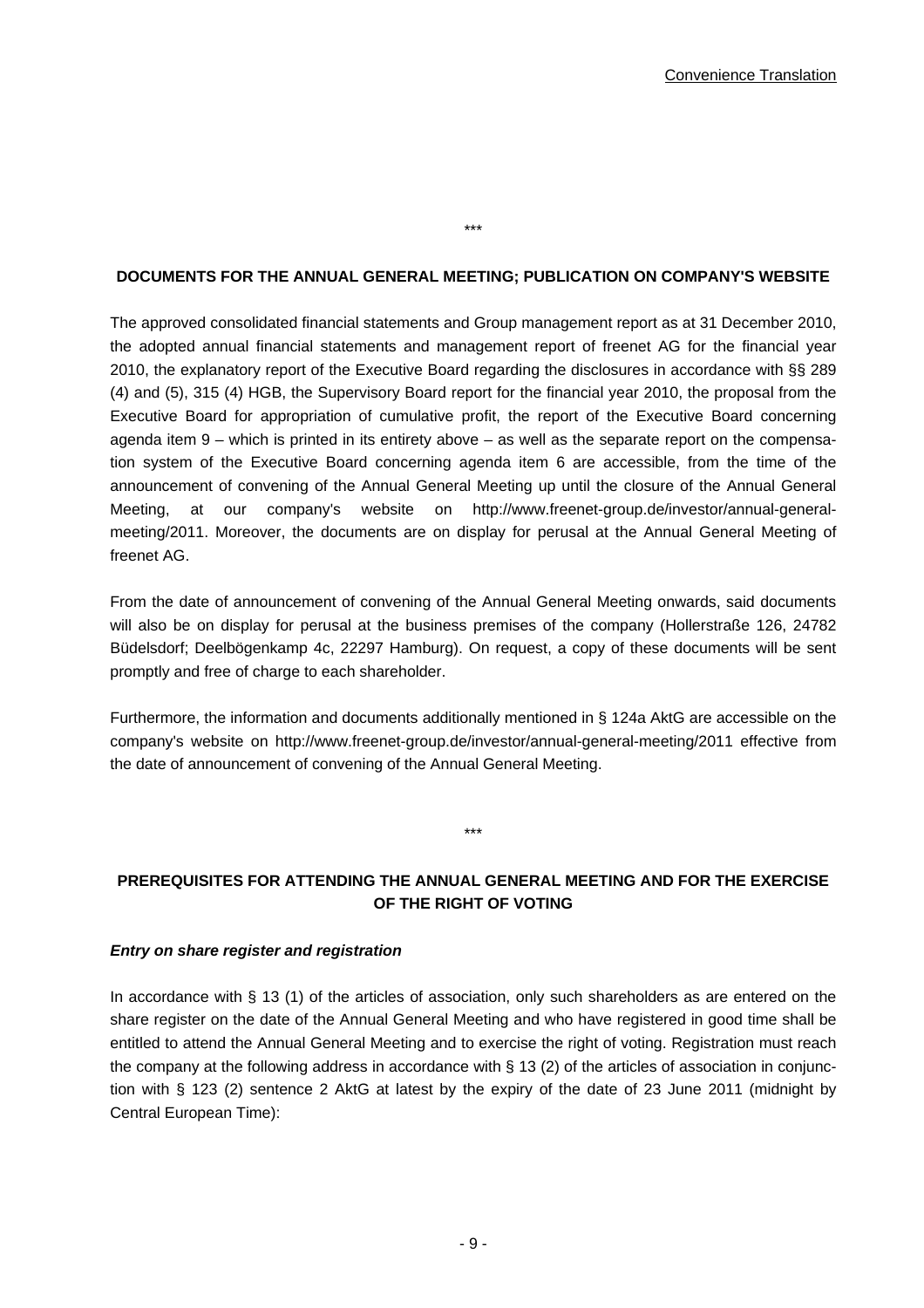Hauptversammlung freenet AG c/o ADEUS Aktienregister-Service-GmbH Postfach 57 03 64 22772 Hamburg

Telefax: +49 (0)69/256 270 49 E-mail: hv-2011@freenet.ag

Following punctual receipt of registration, shareholders will be sent admission tickets for the Annual General Meeting.

## *Free disposal of shares despite registration*

Shares are not blocked by registration for the Annual General Meeting. Shareholders hold the right of free disposal of their shares, even after registration has been conducted. In respect of the right of attendance and voting, only the stock of shares entered on the share register on the date of the Annual General Meeting shall be authoritative.

## *Applications for transfer on share register*

Only a party entered as a shareholder on the share register can stand as a shareholder in relation to the company. Consequently, the status of registration on the share register on the date of the Annual General Meeting is authoritative in relation to the right of attendance and concerning the quantity of voting rights held in the Annual General Meeting by any given party entitled to attend. In order to make certain that entry on the share register is conducted by the date of the Annual General Meeting, the application for transfer and the registration for the Annual General Meeting must reach the company on the last day of the deadline for registration, i.e. by the expiry of the date of 23 June 2011 (midnight by Central European Time) at the latest. Any applications for transfer which reach the company after that time can only be entertained effective from 1 July 2011.

## *Shares carrying attendance and voting rights*

On the date of announcement of convening of the Annual General Meeting, the company's share capital comes to € 128,061,016, divided up into 128,061,016 registered no-par shares (shares), each of which carries one vote. On the date of announcement of convening of the Annual General Meeting, the company indirectly holds 50,000 shares. These shares do not carry any voting rights. The total number of shares with voting rights of freenet AG at the date of announcement of convening of the Annual General Meeting is accordingly 128,011,016.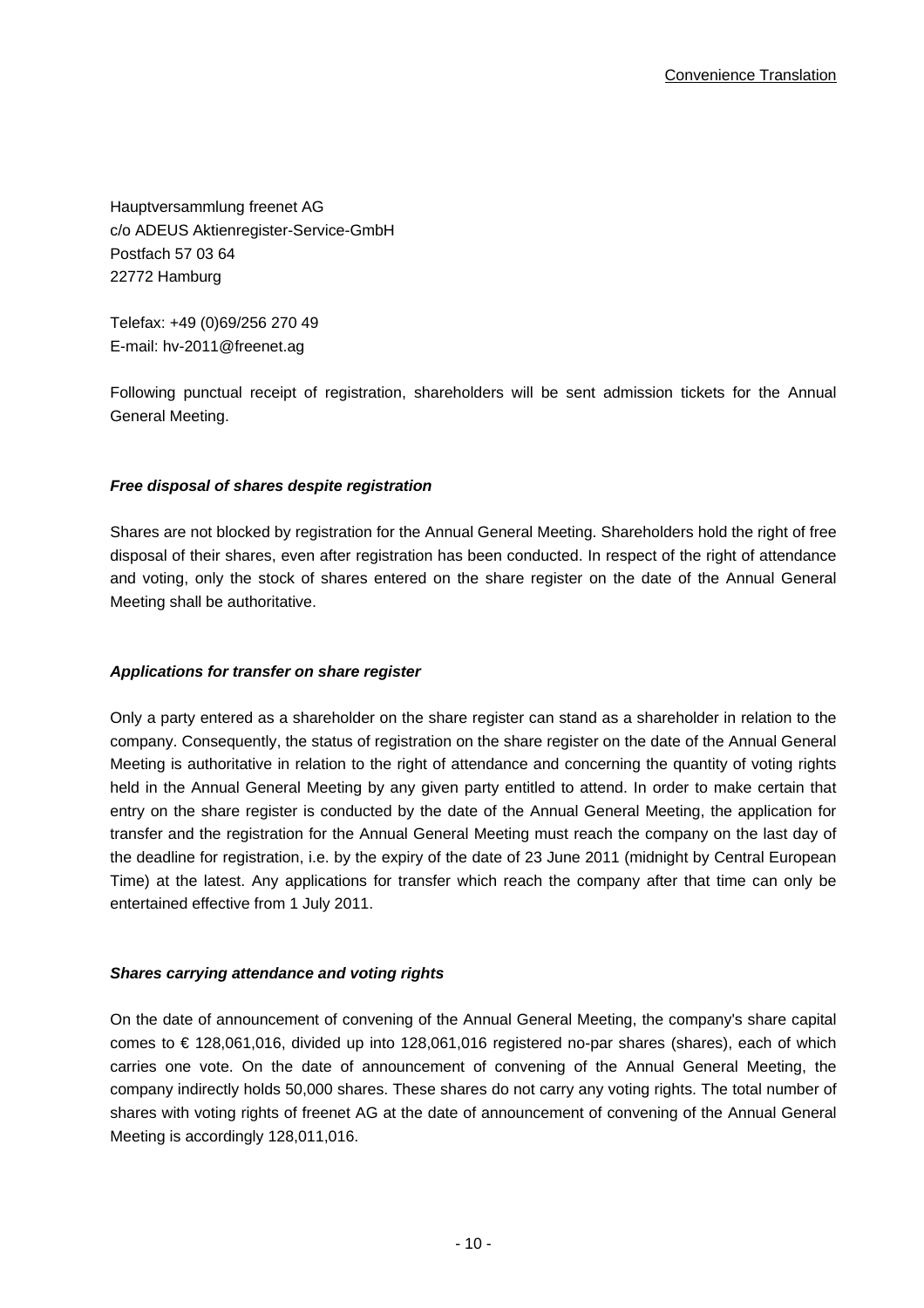#### **PROCEDURE FOR THE PASSING OF VOTES BY AUTHORISED REPRESENTATIVES**

\*\*\*

Shareholders may appoint as their representative a credit institution, an association of shareholders or any other party of their choice for the exercise of voting rights. For the issuance of the power of attorney and for any revocation of the same, written form shall be adequate unless a more stringent form is required under law; this does not affect § 135 AktG. If the power of attorney is issued to a credit institution, to an association of shareholders or to any persons, institutions or companies placed in a similar status with regard to the exercise of voting rights in pursuance of § 135 (8) AktG or §§ 135 (10), 125 (5) AktG, the regulations on powers of attorney shall – in the absence of a specific provision in the articles of association – be governed by the statutory provisions of § 135 AktG, i.e. in particular that the power of attorney must be established in a provable form, and in accordance with the characteristics of the respective representative, which may be enquired by addressing the representative. Voting rights for shares that do not belong to such a person or such an institution or company, but for which he/she is recorded on the company's share register as its bearer, may only be exercised based on the authorisation of the shareholder for which the provisions on the power of attorney apply accordingly.

As a particular service, we still offer to our shareholders, as before, the facility for being represented at the Annual General Meeting by a voting representative appointed by the company. For this purpose, said voting representative must be issued with a power of attorney and instructions for the exercise of the voting right; however, no other shareholder rights may be exercised by the voting representative. The voting representative is under obligation to vote as instructed. It should however be noted that the voting representative can neither receive instructions concerning applications for procedure either before or during the Annual General Meeting. He may exercise the voting right only in respect of agenda items for which he has received instructions from the shareholders. Should individual voting be held in respect of a given agenda item, then any instruction issued in respect of it shall apply as appropriate to each individual sub-item.

The power of attorney and instructions invested with the voting representative appointed by the company must reach the following address by midnight by Central European Time on 29 June 2011, in written form, by fax, by E-mail or otherwise in text form:

Hauptversammlung freenet AG c/o ADEUS Aktienregister-Service-GmbH Postfach 57 03 64 22772 Hamburg

Telefax: +49 (0)69/256 270 49 E-mail: hv-2011@freenet.ag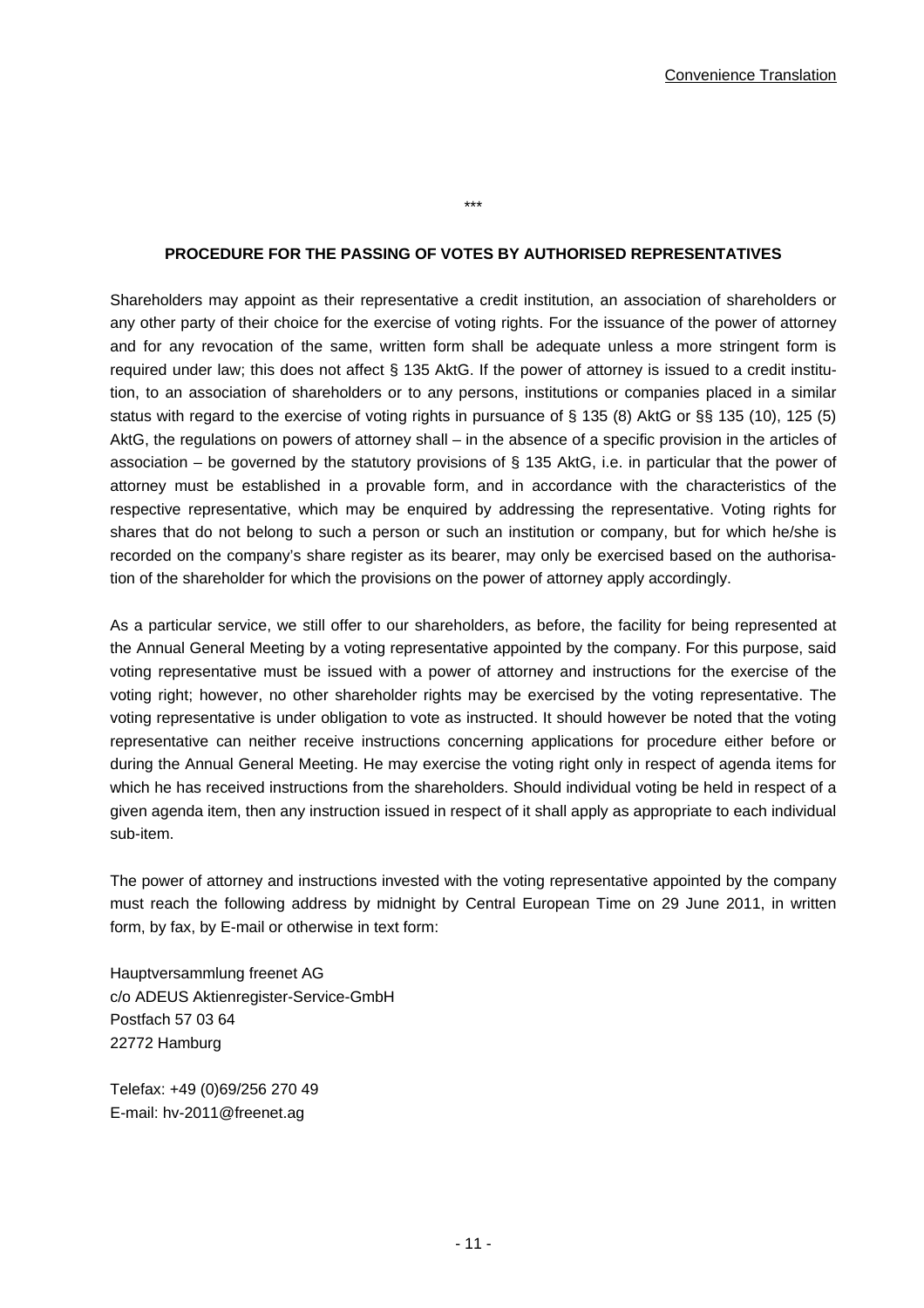Shareholders wishing to issue a power of attorney to the party of their choice, a credit institution, an association of shareholders or other persons, institutions or companies placed in a similar status in pursuance of § 135 (8) AktG or §§ 135 (10), 125 (5) AktG or to the voting representative appointed by the company, also require an admisstion ticket to the Annual General Meeting. Consequently they should register in good time for attendance. The admission ticket includes a form which can be used for the issuance of a power of attorney.

Proof of the appointment of an authorised representative can be sent to the company until midnight by Central European Time on 29 June 2011, by E-mail at: hv-2011@freenet.ag.

If a shareholder appoints more than one party as its representative, then the company may reject one or several of them.

Shareholders will also receive the details of attendance at the Annual General Meeting and concerning the issuance of powers of attorney and instructions together with the admission ticket.

\*\*\*

# **PETITIONS, VOTING PROPOSALS, RIGHTS OF INFORMATION**

## *Supplementary petitions to the agenda (as per § 122 (2) AktG)*

Shareholders whose shares together amount to the proportional sum of  $\epsilon$  500,000 may require that items be placed on the agenda and announced. Each new item must be accompanied by grounds or a proposed resolution. Such a request must reach the company in writing and at the following address, by the expiry of the date of 30 May 2011, at midnight by Central European Time:

freenet AG HV-Management Hollerstraße 126 24782 Büdelsdorf

or be e-mailed to the following address together with statement of the name of the issuer and a qualified electronic signature: hv-2011@freenet.ag. Parties presenting petitions have to prove that they are the holders of an adequate number of shares for the duration of the minimum possession period of 3 months required by law (§§ 122 (2), 122 (1) sentence 3, 142 (2) sentence 2 AktG and § 70 AktG) and hold them up until the time of decision-making concerning the petition.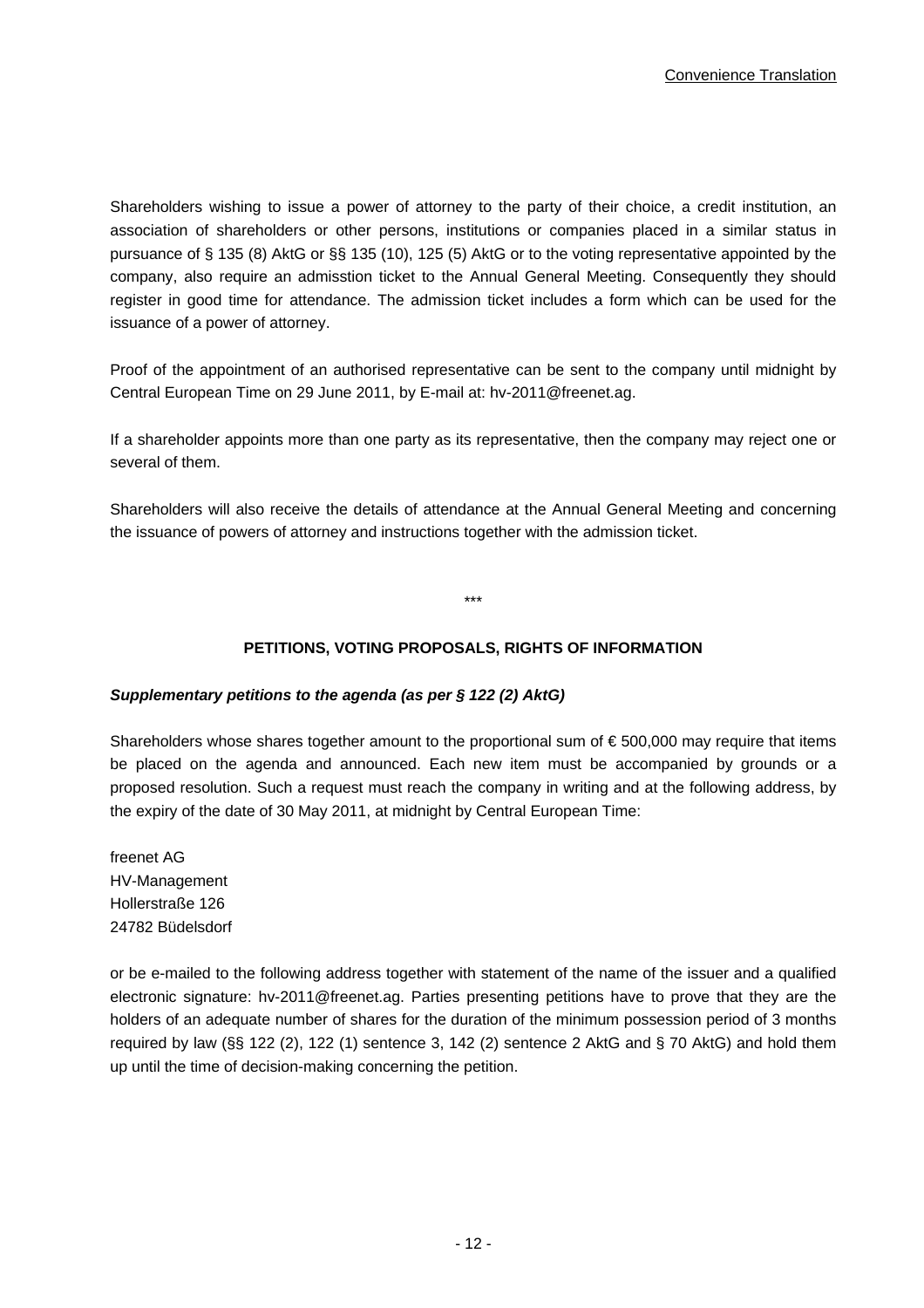# *Counter-petitions and voting proposals from shareholders (§§ 126 (1), 127 AktG)*

Counter-petitions from shareholders concerning given agenda items, and shareholders' proposals for the appointment of the auditor or the appointment of members of the Supervisory Board will be published, including the shareholder's name, statement of grounds and any comment from administration, online at http://www.freenet-group.de/investor/annual-general-meeting/2011, provided that the following requirements are fulfilled:

Any counter-petitions concerning a proposal from the Executive Board and/or the Supervisory Board concerning any given agenda item and any voting proposals must reach the company by midnight by Central European Time, on 15 June 2011. They should be addressed with proof of shareholder status exclusively to:

freenet AG HV-Management Hollerstraße 126 24782 Büdelsdorf

Telefax: +49 (0)4331/43 44 555 E-mail: hv-2011@freenet.ag

No petitions bearing a different address or arriving late can be entertained.

The grounds for any counter-petitions must be indicated. A counter-petition does not need to be made accessible by the company if one of the criteria for exclusion as per § 126 (2) AktG is fulfilled. Nor do the grounds have to be made accessible if they total more than 5,000 characters in all.

It is not necessary to indicate grounds for voting proposals from shareholders for the appointment of the auditor or the appointment of members of the Supervisory Board. A voting proposal does not need to be made accessible by the company if one of the criteria for exclusion as per §§ 127 sentence 1, 126 (2) AktG is fulfilled. Voting proposals for the appointment of the auditor or the appointment of members of the Supervisory Board also do not need to be made accessible if they do not include the nominee's name, profession and place of residence (§ 127 sentence 3 in conjunction with § 125 (1) sentence 3, 4 AktG) or – with regard to the appointment of the members of the Supervisory Board – the information about the candidate's membership in statutory Supervisory Boards (§ 127 sentence 3 in conjunction with § 125 (1) sentence 5 AktG). Otherwise the prerequisites and provisions concerning making counter-petitions accessible shall apply.

This does not affect each shareholder's right, even without prior notice to the company, to submit counterpetitions concerning the various agenda items during the course of the Annual General Meeting, or to submit voting proposals. We should indicate that counter-petitions and voting proposals which were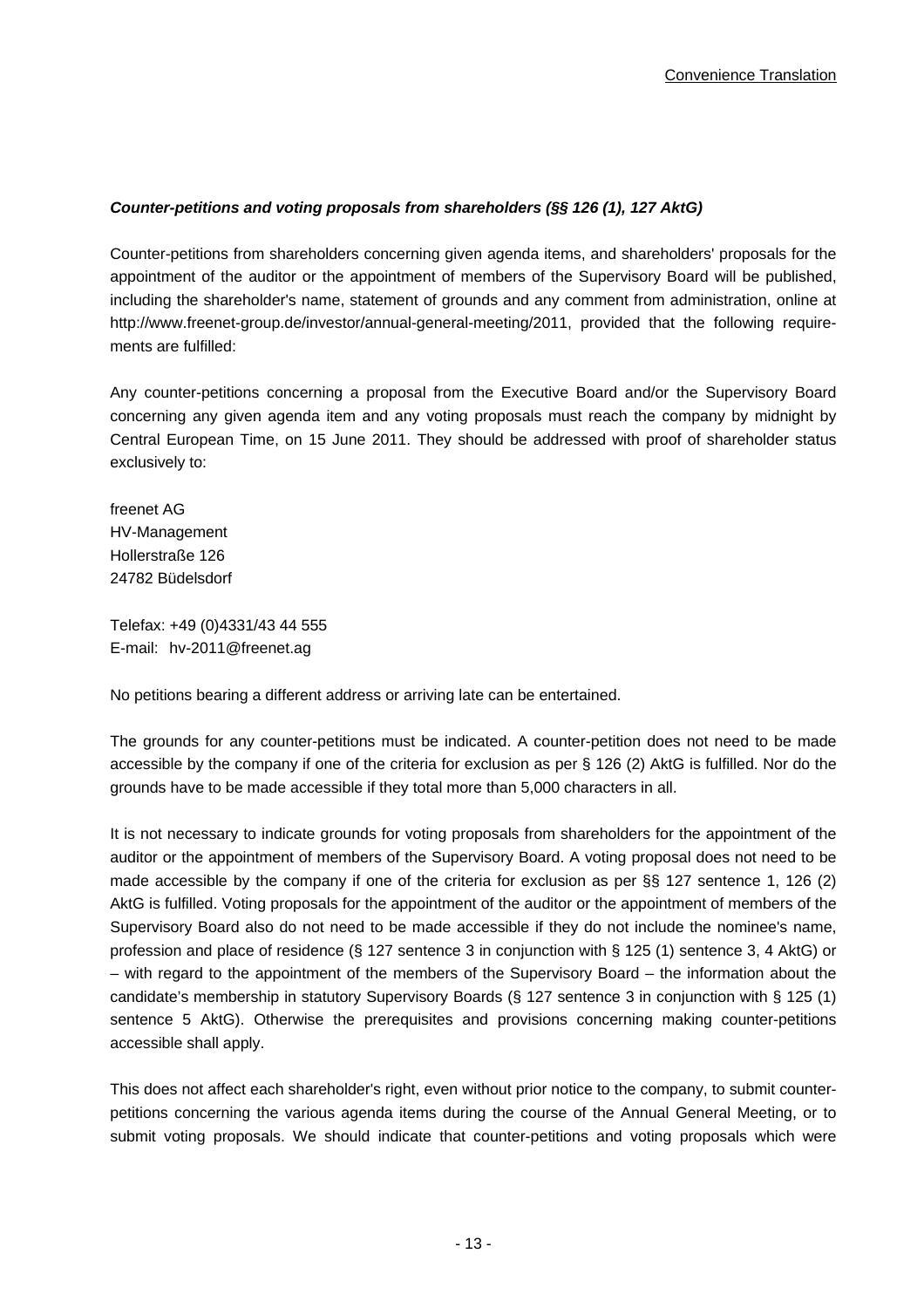promptly sent to the company in advance can be covered in the Annual General Meeting only if they are introduced verbally at the meeting.

## *Shareholders' rights of information (as per § 131 (1) AktG)*

At the Annual General Meeting, each shareholder and shareholder representative may require information concerning the company's business to be disclosed by the Executive Board to the extent that the information is necessary for a material assessment of the respective agenda item (§ 131 (1) AktG). The right of information also extends to the company's legal and commercial dealings with an associated company and also extends to the situation of the group and of companies included in the consolidated financial statements. Under certain circumstances, the Executive Board may refuse to disclose such information (§ 131 (3) AktG).

## *Further explanatory notes*

Further explanatory notes concerning shareholders' rights as defined by §§ 122 (2), 126, 127, 131 AktG as well as restrictions to these rights can be consulted on the internet address of http://www.freenetgroup.de/investor/annual-general-meeting/2011.

Büdelsdorf, May 2011

freenet AG The Executive Board